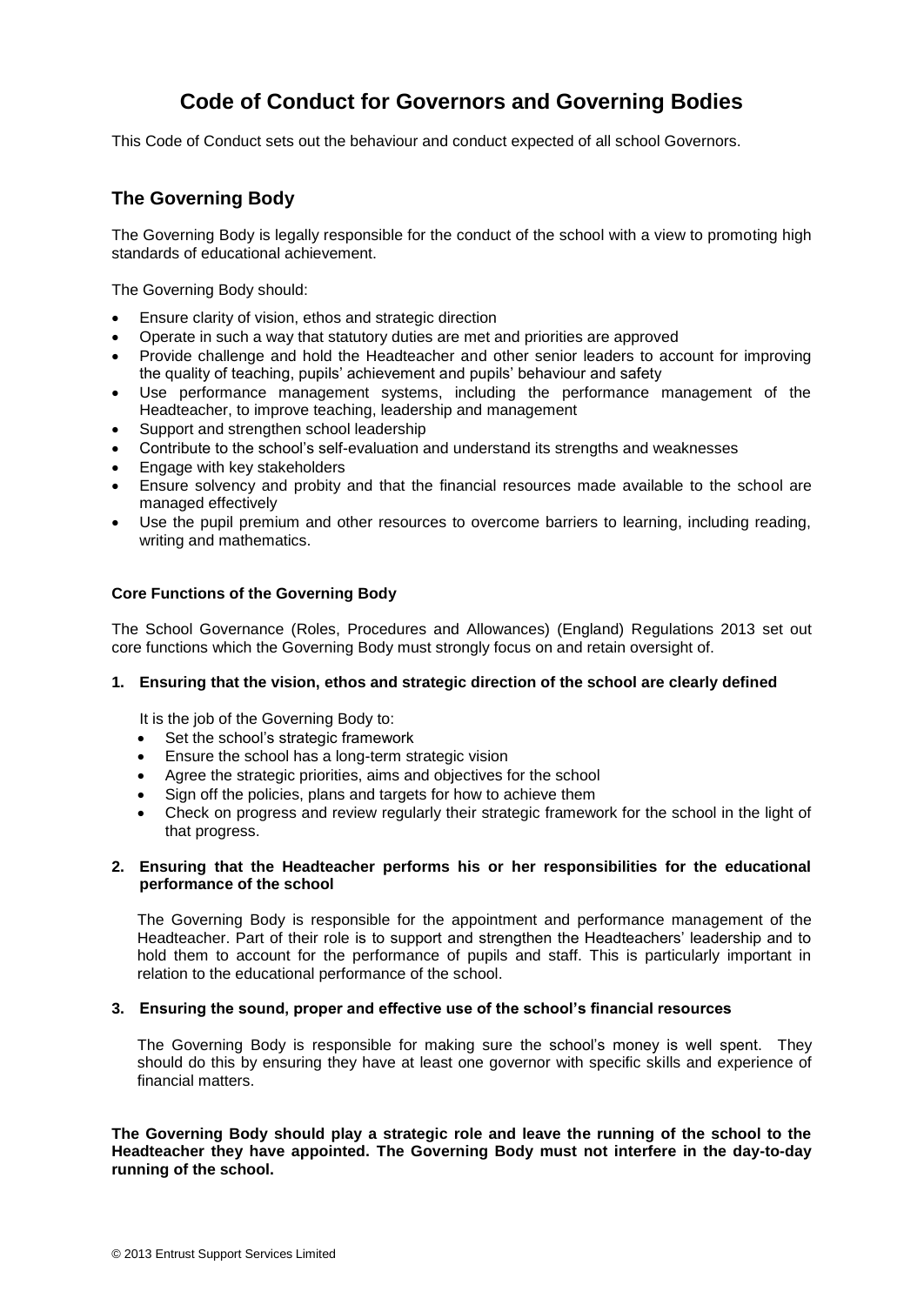## **Ways of Working**

- The way the Governing Body operates and organises itself should be kept under review.
- The Governing Body should consider how to use their powers to delegate functions and decisions to committees or individual governors
- The Governing Body must review the establishment, terms of reference, constitution and membership of any committee of the governing body annually.
- The Governing Body must meet at least three times a year.
- Headteachers and Chairs should work together to ensure that meetings are well planned at appropriate intervals and that agendas are fit for purpose.
- The Governing Body must appoint a clerk to advise them on the nature of their functions and duties and ensure the governing body operates efficiently and effectively.

### **The Headteacher**

- The Headteacher's responsibilities include the internal organisation, management and control of the school and the educational performance of the school.
- The Headteacher will deliver the aims of the Governing Body through the day-to-day management of the school, implementation of the agreed policy framework and school improvement strategy and the delivery of the curriculum.
- It is the Headteacher's legal duty to provide the Governing Body with all the information they need to do their job well. This means they should help the Governing Body access the data published by the DfE and Ofsted. They should also provide regularly a wide range of other management information so that the Governing Body can monitor different aspects of life in the school throughout the year.
- The Headteacher must comply with any reasonable direction of the Governing Body.
- The Headteacher is accountable to the Governing Body for the performance of all his or her responsibilities.

### **The Chair**

- The Governing Body must appoint a Chair to lead and manage the Governing Body.
- The chair plays a crucial role in setting the culture of the governing body and is first among equals, but has no individual power.
- The Chair may make only make decisions or act on behalf of the Governing Body if:
	- $\circ$  The Governing Body have delegated that decision to the Chair of Governors
	- $\circ$  The Chair is of the opinion that a delay in exercising a function would be detrimental to the school, anyone who works at the school or any pupil at the school or their parent.
- The Chair is the principle link between the Governing Body and the Headteacher. The Headteacher and Chair should meet regularly at mutually convenient times to discuss school matters and the Chair should be a critical friend by offering support, challenge and encouragement.
- The Chair works with the clerk to set Governing Body agendas and approves draft minutes of Governing Body meetings.

### **The Vice-Chair**

In the absence of a Chair of Governors, the Vice-Chair will take on that role.

### **Chairs of Committees**

Chairs of committees work with the clerk to set committee meeting agendas and approve draft minutes for those meetings. They have responsibility for ensuring that if a function of the governing body has been delegated to the committee or a function of the governing body has otherwise been exercised by the committee, it is reported to the governing body.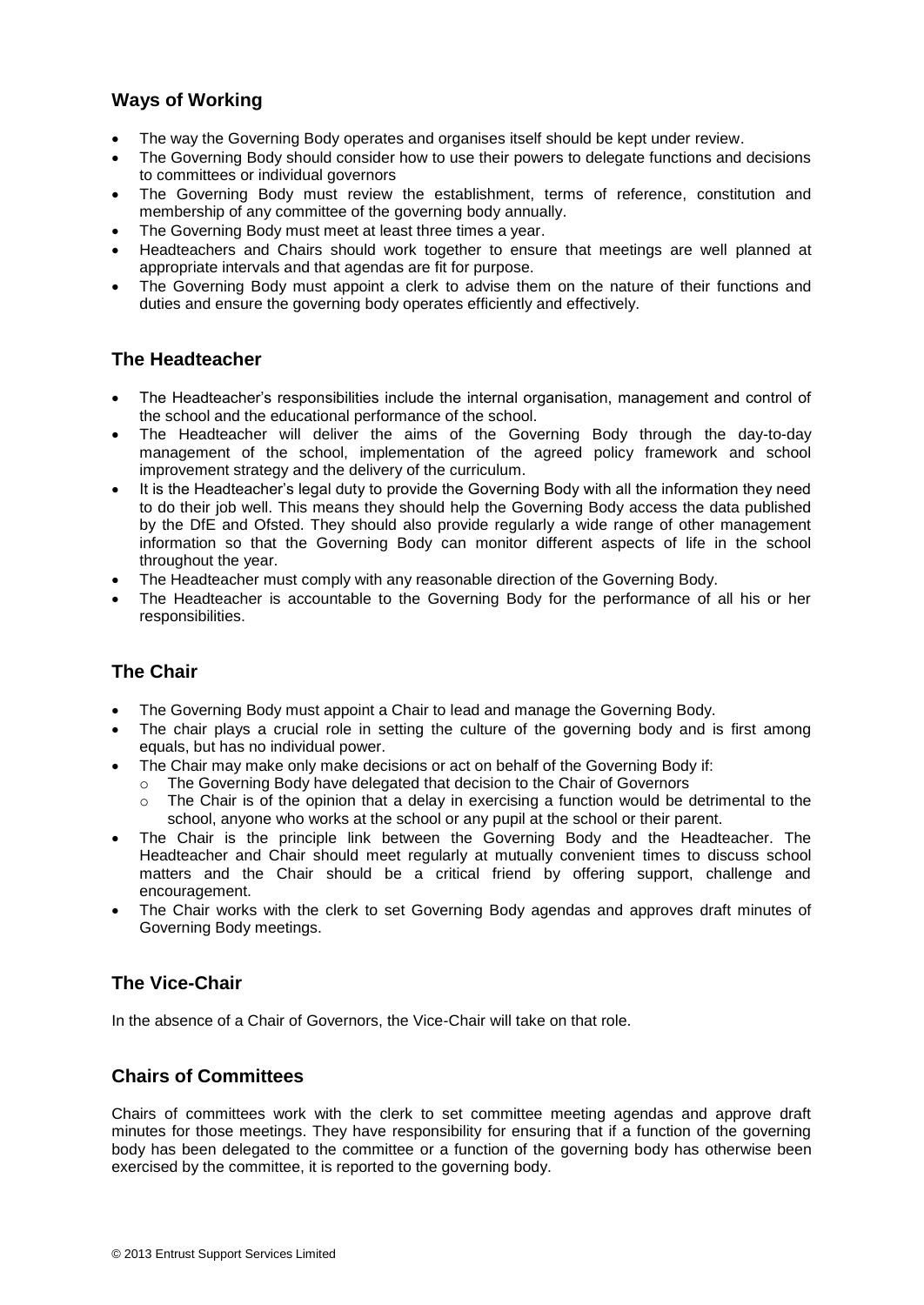### **Governors**

In law the Governing Body is a corporate body, which means that no Governor can act on her/his own without proper authority from the Governing Body. All Governors carry equal responsibility for decisions. If a function of the Governing Body has been delegated to an individual, the individual must report to the Governing Body in respect of any action taken or decision made.

The overriding concern of all Governors has to be the welfare of the school as a whole, regardless of the route by which they were appointed and the type of Governor they are i.e. staff, parent, community, LA, foundation, co-opted.

For governing bodies to carry out their role effectively, Governors must be prepared and equipped to take their responsibilities seriously. They should:

- prepare for meetings by reading papers beforehand
- make every effort to attend meetings promptly, regularly and for the full time
- take responsibility for their own learning, training and development as a Governor

In addition they should:

- work as a member of a team at all times and be loyal to collective decisions made by the Governing Body
- recognise that all Governors have the same rights
- act in the best interests of the school at all times
- not do anything that might undermine the Governing Body's statutory requirement to promote community cohesion
- respect confidentiality
- listen to and respect the views of others
- express their own views clearly and succinctly
- declare any conflicts of interest
- take their fair share of work/positions of responsibility
- know, understand and work within the prescribed regulatory framework
- report any evidence of fraud, corruption or misconduct to an appropriate person or Authority
- adhere to the seven principles of public life (below) originally published by the Nolan Committee
- ensure that communication undertaken via social networking sites is comparable to one to one interaction, meaning that all aspects of this code of conduct are taken account of when posting information, messages, pictures or video footage on-line.

#### **The Seven Principles of Public Life**

As recommended by the Committee on Standards in Public Life established by the then Prime Minister in October 1994, under the Chairmanship of Lord Nolan, to consider standards of conduct in various areas of public life.

- **1. Selflessness -** Holders of public office should act solely in terms of the public interest. They should not do so in order to gain financial or other material benefits for themselves, their family, or their friends.
- **2. Integrity -** Holders of public office should not place themselves under any financial or other obligation to outside individuals or organisations that might seek to influence them in the performance of their official duties.
- **3. Objectivity –** In carrying out public business, including making public appointments, awarding contracts, or recommending individuals for rewards and benefits, holders of public office should make choices on merit.
- **4. Accountability -** Holders of public office are accountable for their decisions and actions to the public and must submit themselves to whatever scrutiny is appropriate to their office.
- **5. Openness -** Holders of public office should be as open as possible about all the decisions and actions that they take. They should give reasons for their decisions and restrict information only when the wider public interest clearly demands.
- **6. Honesty -** Holders of public office have a duty to declare any private interests relating to their public duties and to take steps to resolve any conflicts arising in a way that protects the public interest.
- **7. Leadership -** Holders of public office should promote and support these principles by leadership and example.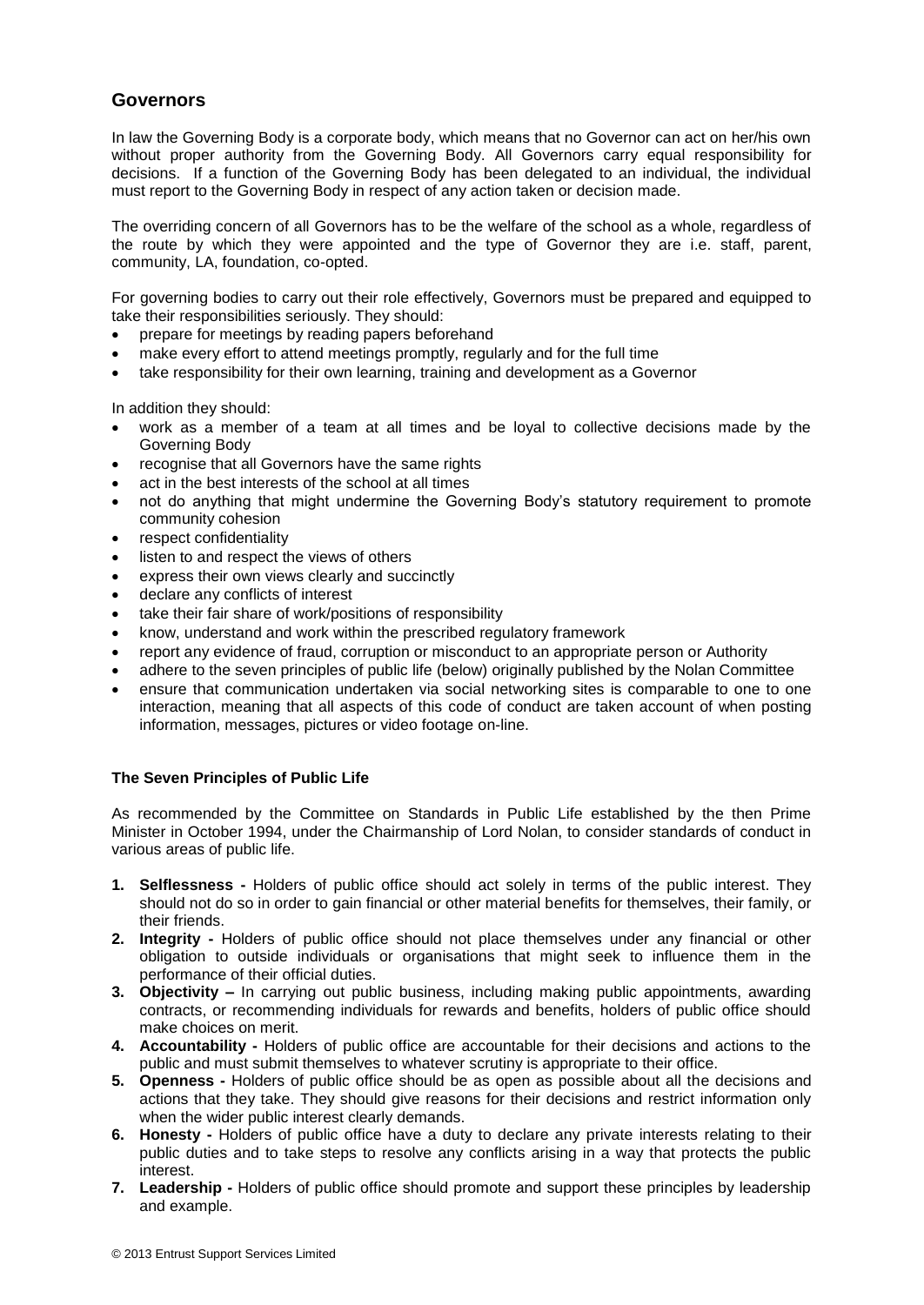# **The Agreement**

## **In General**

- a) We understand the purpose of the Governing Body and the role of the Headteacher, Chair, Vice, Chair and Chairs of Committees as set out above.
- b) We are aware of and accept the Nolan seven principles of public life.
- c) We accept that we have no legal authority to act individually, except when the Governing Body has given us delegated authority to do so, and therefore we will only speak on behalf of the Governing Body when we have been specifically authorised to do so.
- d) We have a duty to act fairly and without prejudice, and in so far as we have responsibility for staff, we will fulfil all that is expected of a good employer.
- e) We will encourage open government and will act appropriately.
- f) We accept collective responsibility for all decisions made by the Governing Body or its delegated agents. This means that we will not speak against majority decisions outside the Governing Body meeting.
- g) We will consider carefully how our decisions may affect the community and other schools.
- h) We will always be mindful of our responsibility to maintain and develop the ethos and reputation of our school and to promote community cohesion. Our actions within the school and the local community will reflect this.
- i) In making or responding to criticism or complaints affecting the school we will follow the procedures established by the Governing Body.
- k) We understand that communication via social networking sites in a variety of formats is deemed comparable to one to one interaction for the purposes of this code of conduct.

# **Commitment**

- a) We acknowledge that accepting office as a Governor involves the commitment of time and energy.
- b) We will each involve ourselves actively in the work of the Governing Body, and accept our fair share of responsibilities, including service on committees or working groups or as nominated Governors.
- c) We will prepare for meetings by reading papers beforehand.
- d) We will make every effort to attend all meetings promptly, regularly and for the full time. Where we cannot, we will endeavour to explain in advance in full why we are unable to.
- e) We will get to know the school well and respond to opportunities to involve ourselves in school activities.
- f) Our visits to school will be arranged in advance with the staff and undertaken within the framework established by the Governing Body and agreed with the Headteacher.
- g) We will consider seriously our individual and collective needs for training and development, and will undertake relevant training.
- h) We are committed to actively supporting and challenging the Headteacher.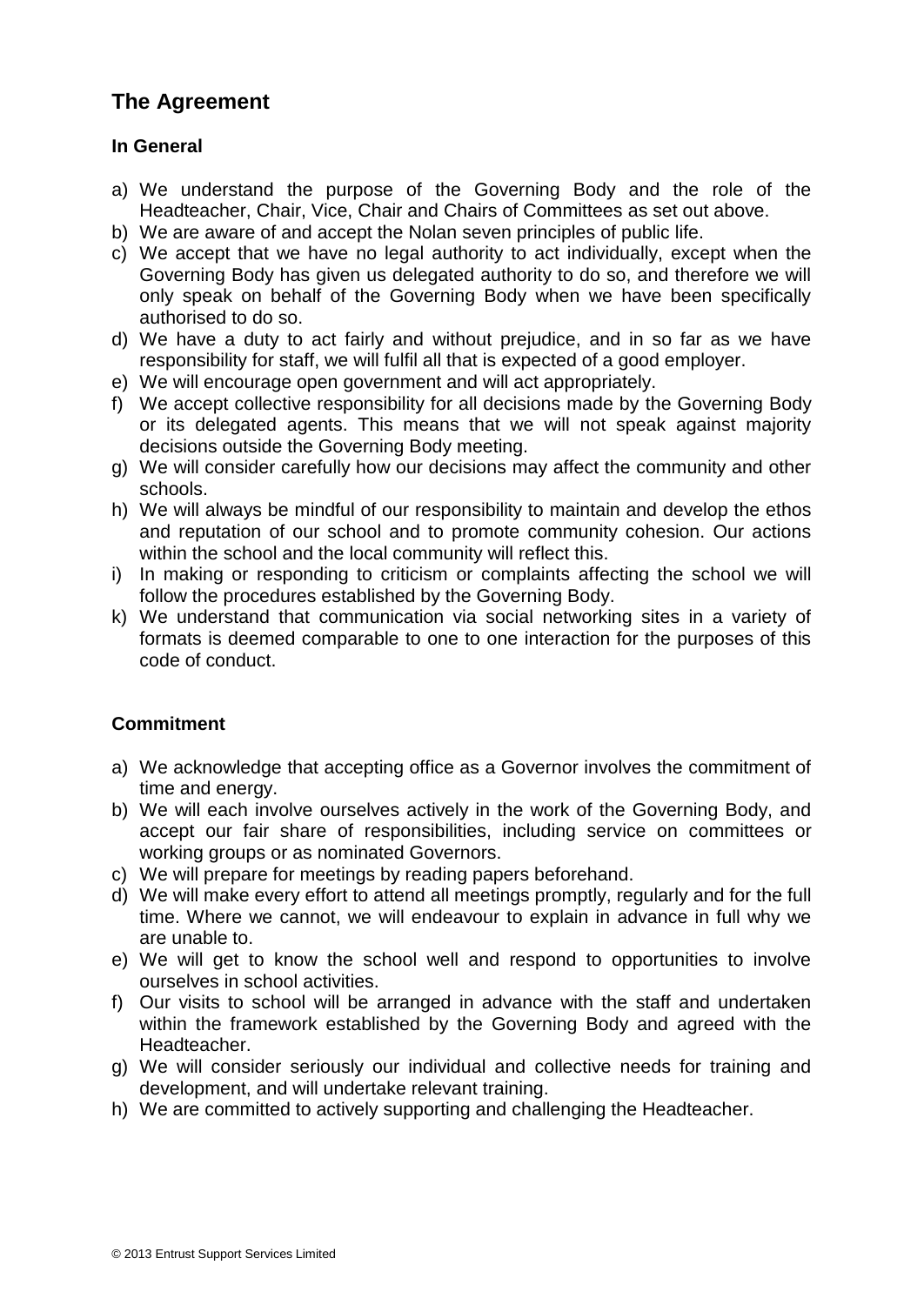# **Relationships**

- a) We will strive to work as a team in which constructive working relationships are actively promoted.
- b) We will express views openly, courteously and respectfully. The Governor chairing a meeting is responsible for ensuring appropriate conduct at all times, and the other Governors are responsible for supporting the Chair in that role.
- c) We are prepared to answer queries from other Governors in relation to delegated functions and take into account any concerns expressed, and we will acknowledge the time, effort and skills that have been committed to the delegated function by those involved.
- d) We will seek to develop effective working relationships with the Headteacher, staff and parents, the Local Authority and other relevant agencies and the community.

# **Confidentiality**

- a) We will observe complete confidentiality when matters are deemed confidential or where they concern specific members of staff or pupils, both inside or outside school.
- b) We will exercise the greatest prudence at all times when discussions regarding school business arise outside a Governing Body meeting.
- c) We will not reveal the details of any Governing Body vote.
- d) We will not reveal the details of discussions in Governing Body meetings or comments made by individual Governors at those meetings.

### **Conflicts of interest**

- a) We will record any pecuniary interest that we have in connection with the Governing Body's business in the Register of Business Interests.
- b) We will declare any personal or pecuniary interest in a matter under discussion at a meeting and offer to leave the meeting for the appropriate length of time.

### **Implementation of this Code of Conduct**

- a) We understand that any allegation of a material breach of this code of conduct by any Governor shall be raised at a meeting of the Governing Body and, if agreed to be substantiated by a majority of Governors, shall be minuted.
- b) We understand that any Governor whose conduct is minuted twice in twelve months shall be suspended for a period of six months from the date of the second minute.
- c) We are aware of the provisions of regulation 15(1) of the School Governance (Procedures) (England) Regulations 2003 which pertain to qualification and disqualification for the role of school Governor and grounds for suspension.

The Governing Body of {name of school} adopted this code of conduct on {date}